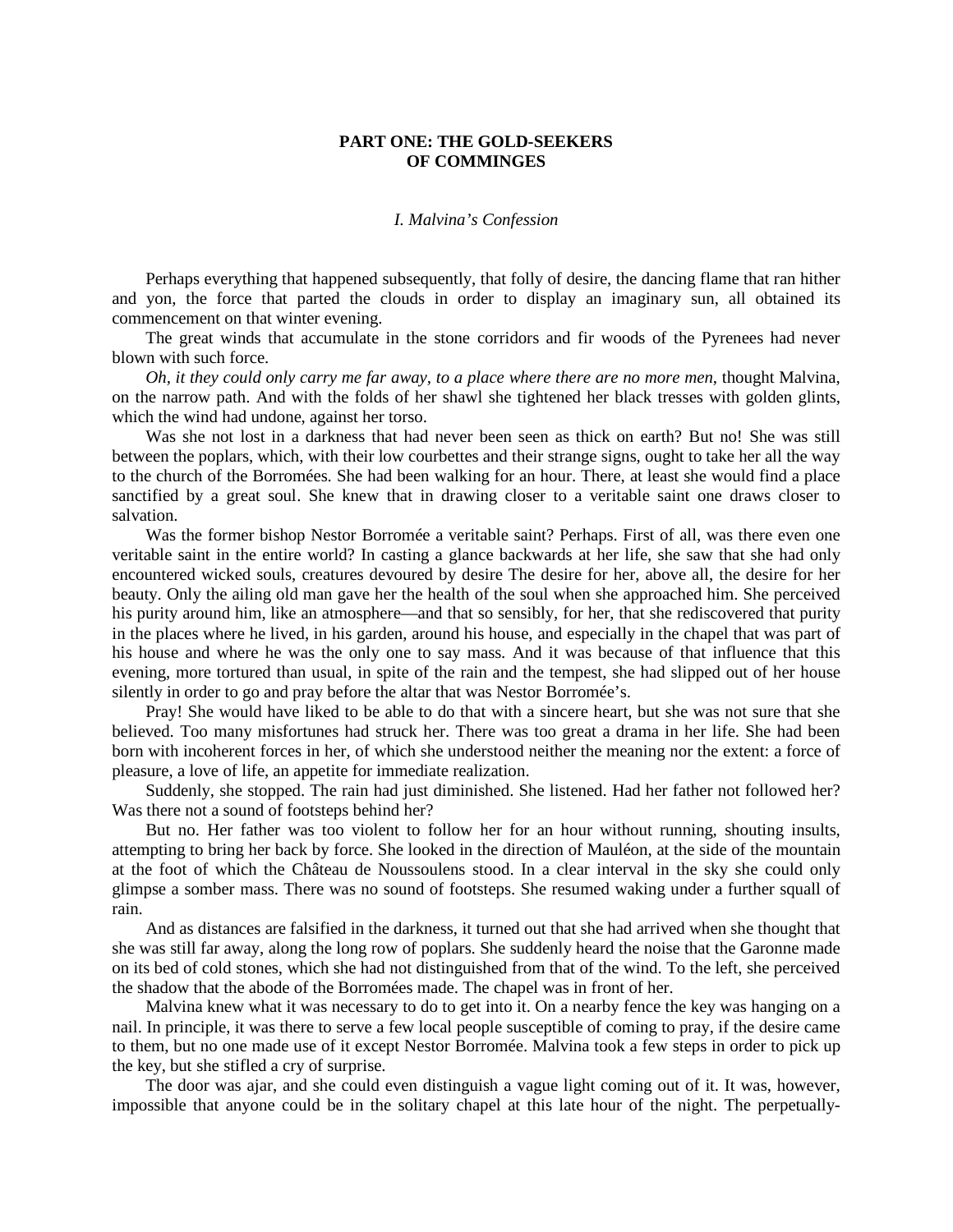suffering Nestor Borromée went up to his room as soon as the meal was over and did not come out before morning. It could not be old Catherine, his maidservant. To be sure, two of his nephews were there at the moment. Sulpice was pious, but not enough to pray in the middle of the night. As for Bernard, the strong mind, he did not even go to mass and was proud of being anticlerical and evolutionary.

Malvina suddenly remembered that on two occasions, old Catherine had bought a large candle with her savings and had lighted it when her master was ill. She even claimed that each time, a sensible improvement had coincided with the last flicker of the candle. Doubtless that light was coming from one of Catherine's ex-votos. She had lit the candle and forgotten to lock the door with the key. The wind had opened it...

Malvina advanced slowly as far as the threshold. No noise. *The chapel is deserted*, she thought. She had on her lips the first prayer that she counted on formulating in the place that she judged sacred; instinctively, she tied back her wet hair behind her head. She pushed the door and went in.

A light turned and illuminated her face. A large silhouette loomed up a few paces away. She did not have time to be surprised or frightened. It was only a man who was wearing a long shepherd's cloak, to which he had added a goatskin cape. It was bishop Nestor. Doubtless he had only come in a few moments before, because he still had his hood up.

Malvina did not attempt to see his features. She fell to her knees before him immediately, murmuring: "Since you're here, it's God who has guided me."

But who can tell where God guides them?

The lamp rose and fell twice. There was an absolute silence. Outside, the squall stopped, and one might have thought that the forces were attentive behind the walls of the church, as if they had been stopped by the redemptive power of the holy place. Two or three drops made a noise on the flagstones. They were not tears, but water dripping from the rain-soaked shawl.

Malvina started to speak very rapidly. She felt that a chance was being offered to her and that it was necessary not to let it escape. Everything that happened had been determined for her, somewhere in another world. The night and the storm were accomplices. A chance had arrived for her soul, perhaps the first in her life.

"Monseigneur," she said, raising her head slightly, "hear my confession."

She glimpsed a movement of recoil, a quiver of the lamp. She feared being put off until tomorrow. She knew that there was no confessional in the ancient chapel, devastated sixty years before. She extended her arms forward. "I beg you!" she cried, and immediately, she began to speak. She felt possessed by a strange facility of confession, a spirit of sincerity that abruptly illuminated her past with a light that surprised her. She saw herself in a perspective of misery and fatality and it seemed to her that all her sins were reduced to negligibility by the story that she was about to tell.

"I've always been very unfortunate," she said. "Monseigneur, you've known my father better than anyone. I ask you to judge what his daughter has been able to endure. I don't reproach him for anything, but you'll understand if I tell you that he has diverted to me the rancor that my mother had inspired in him. Perhaps the first cause of my misfortune was resembling my mother, having her face, her form, her soul—especially her soul. Oh, Monseigneur, I've never been able to understand that. The sons are punished for the sins of fathers, it says in the Bible. Why? Why? What is that heritage of beauty, sickness and sin? It was inscribed, engraved in my flesh, like an indelible seal.

"When you came to Noussoulens you must have seen, in the large drawing room, near the door, a medallion of a ten-year-old girl. All the visitors—there were still visitors then—believed that it was a pastel representing me. 'What a good likeness!' they said. It was my mother. I can say it on this stone, on my knees before you. I resemble her. I've inherited her face, her character, and her vices. Yes, Monseigneur, may she pardon me for speaking thus. There is something in me that doesn't belong to me, an interior force that burns me, that makes me act, that is foreign to me...

"How can I tell you? I dare not speak, to tell all; I'm ashamed. And yet, since you're here, this evening, where I expected to be addressing God alone, it's you who ought to hear everything, to whom I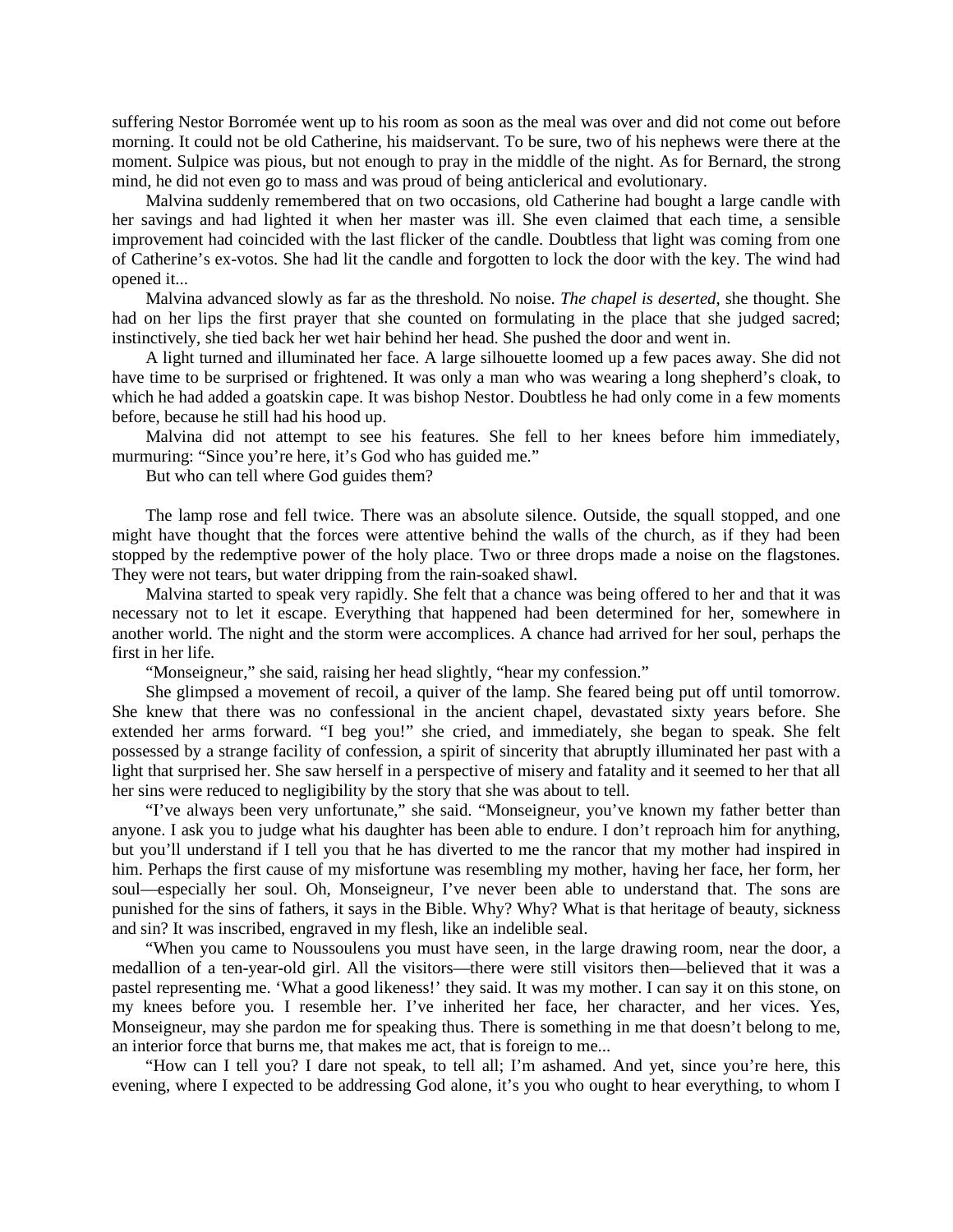ought to tell everything, even what other women hide with so much care when they're possessed, like me."

Malvina's voice had risen in order to compete with the sound of the wind outside. She raised her head to move away the trickle of her hair, which was running on to her bosom, and she saw that the lamp was no longer in the bishop's hand, but that he had placed it on the holy water stoup. She interpreted that gesture as a consent to hear her. She straightened up on her knees, and crossed her hands in front of her; her thin neck emerged from her shawl and she thought, without wanting to, that in that pose she resembled exactly a stone angel that an ancient artist had sculpted as a support for the stoup, which had resisted the effects of time.

It was in a low voice that she continued.

"Is it God who gives us these instincts, these evil forces, or is it us who draw them from our substance and delight in developing them? Sometimes I accuse myself, but at other times I feel that I'm not responsible. Since my childhood I've experienced the desire of men upon me, but I was also drawn toward them. What can one do when one is born thus? One begins by not knowing that it's a sin. And then it's too late. Certainly, my father guarded me well. But there was the example of my mother. I've never dared say that. But it's necessary that I explain…it's not to excuse myself…the true cause was in me. It's me who appealed, with a gaze, a movement of the shoulder. And then, I thought, I thought about men..."

Malvina no longer had to fear not being heard. The tall form with its hood, which made a shadow before her, was now leaning toward her. A keen attention enveloped her. "Go on," she heard.

"I'm sure that many women are like me, but they never say so, even at confession. Then again, perhaps you've heard worse...no, not worse than me. At fifteen, in summer, at night, I met a young man from Saint-Gaudens in the park. Then there was another one with whom I spent three entire days and three nights when my father went to Bordeaux for my mother's heritage. But that's nothing. There was a curse upon me. Yes, Monseigneur, something harassed those I went near, and me. I'm getting to the great drama of my existence. It was last year. There's a death in my story. Oh, not a crime, don't think that...but a misfortune..."

Malvina then had the sentiment that the bishop had taken a step backwards and raised his hand to pick up the lamp from the stoup. She raised her head, throwing back her hair. Her headscarf had slipped. She sensed that she had a face resplendent with temptation, a beauty that the evocation of the past must give her, and which was not appropriate to the moment. She fixed her gaze on the oval shadow framed by the hood. The arm extended toward the lamp fell back slowly.

"Go on," murmured a toneless voice, which gave the impression of coming from very far away.

"Perhaps you remember a man who arrived in Saint-Gaudens last year, and about whom there's talk at present. He'd reserved an entire floor in the Hôtel de France in Saint-Gaudens and hired a carriage with a coachman. He was a handsome fellow—too handsome. He said his family was Portuguese and he had a letter of recommendation for my father. In the vicinity they called him the magnetizer because he had given a public séance of magnetism, but his name was Maximo Avila. My father made his acquaintance and invited him to Noussoulens.

"I'll spare you the details. In brief, he became my lover, the first real one. You can't understand the distinction that a woman can make. And yet, there was something that distanced me from him. At night he climbed over the wall of the park, I opened my window and he came to join me in my room. I'd poisoned the guard dog Black, although he was a dog I adored. I've never been able to explain to myself how I was able to do that, but I did it, and this is what happened.

"No one ever heard mention of the Portuguese magnetizer again. He disappeared abruptly. But that was the moment of the revolution. People were only occupied with politics: the King, Napoléon, the Republic…what do I know? No one worried much about what had become of a foreigner. The hirer of the carriage took his rig back at the end of the month, and his trunk must still be on sufferance at the Hôtel de France. The Portuguese magnetizer is lying in our garden, at the foot of a beech. It was my father and me who buried him. He was dead in a second, in my room, in my arms. I didn't know that you could die so quickly."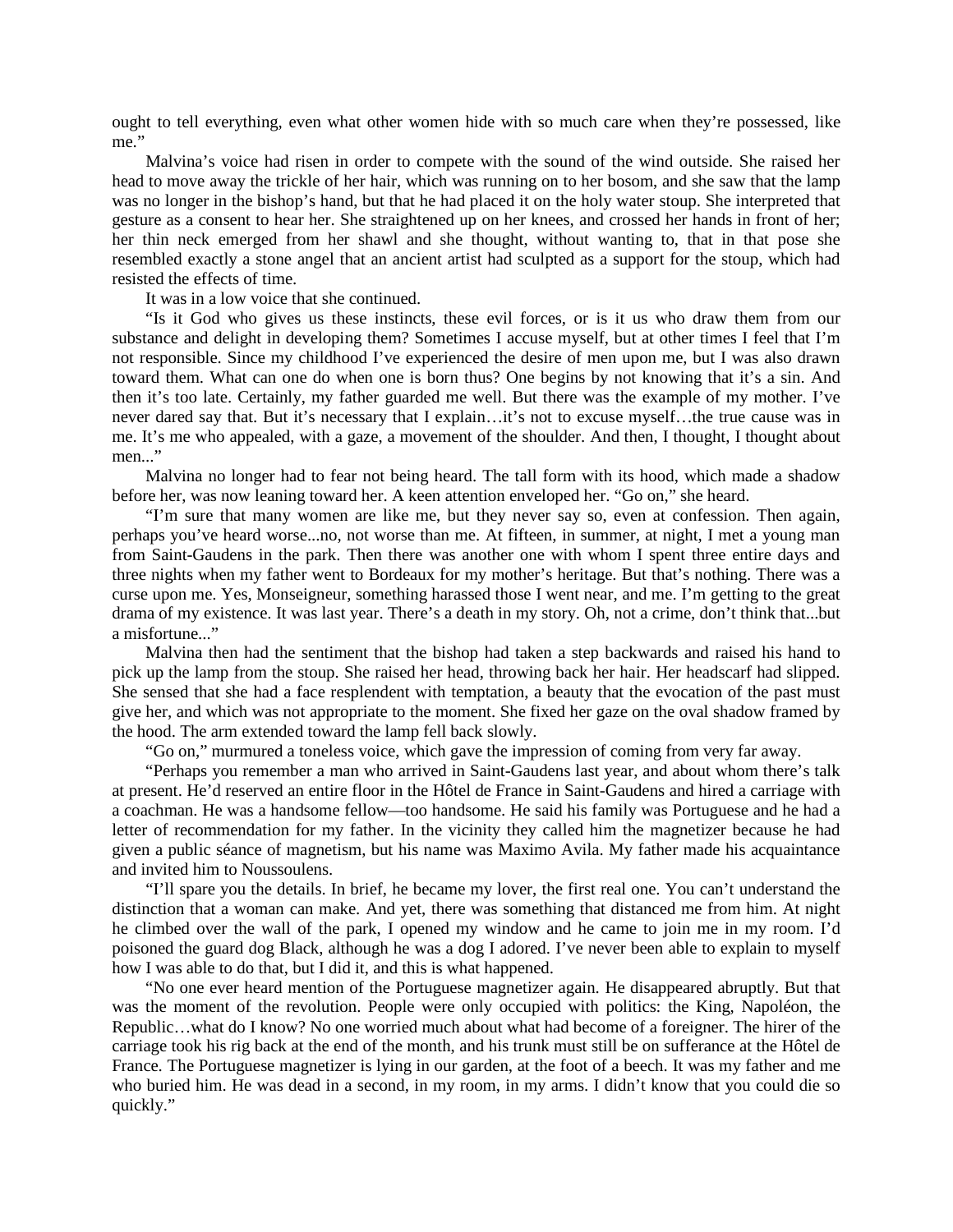Malvina stopped, for the time necessary to get her breath back. But the person who was listening must have been keenly interested by what she was saying, because he could not support that interruption. Malvina heard his voice, still stifled but becoming imperious: "Well, go on! Tell me everything. Yes, everything."

She was not thinking of hiding anything, for the breath of liberation was swelling her bosom. She was ridding herself of a heavy burden.

"He had come as usual, climbing up to my window. Nothing could lead me to think…I ought to say that he seemed to love me passionately."

"And you?"

Malvina would have been astonished by the tone of those two syllables if she had not feared herself putting too much realism into her story."

"Me? I don't know. Perhaps that's what people call love? I loved him, in a certain fashion..."

"How?"

"No, it wasn't loving. Don't oblige me, Monseigneur, to…he exercised a certain physical attraction on me. Perhaps it was magnetism. That evening, he didn't say two words to me. He was a brutal man. I'd put out the lamp and closed, or thought I'd closed, the window. He was very handsome and the room was illuminated by the moonlight.

"I've always wondered whether the death might have been caused by certain practices of occultism. He had told me that he held séances of evocation and that he obtained extraordinary, even terrible, results. I thought that he wanted to scare me, but it was true. He wanted to do experiments on me. I'd refused, but I would have ended up giving in eventually. He was lying beside me. I'd turned to the window and I said to him: 'Look. There's no wind, but he window is opening of its own accord.'

"It had just opened, as if someone had pushed it slowly. He didn't reply to me. I put my hand on his shoulder. I shook him. I called to him several times. At first I thought he'd fainted. But there's something mysterious about death that makes one aware of its presence. Suddenly, I understood, and was overwhelmed by fear. The window added to that fear. What could I do? I told myself that my father might kill me. I was running the risk of that. I put a mantle over my shoulders and went to wake him up. I had to shout, because he was sleeping very deeply. The servants sleep on the other side of the house, a long way off, and they couldn't hear.

"My father didn't throw himself upon me. He said: 'It's necessary to take care of him. Go fetch what's necessary.' I could only find his razor. But when we arrived in the room he understood that it was futile. Only then did he take my by the throat, and he took off everything I was wearing. He said that for my punishment he wanted me to go to fetch the gendarmes from Mauléon without any clothes, in the dark, and he dragged me as far as the garden. I stayed on the doorstep for I don't know long. I was weeping. I was scarcely conscious...

"Then I heard a low voice calling to me through the window. I found him sitting beside the dead man, his head in his hands. He let me get dressed. He said: 'I've reflected. They'll say that I killed him. I know the people around here. We're going to bury him here. No one will know anything. We're not responsible. His heart must have stopped. It happens.'

"We took the body downstairs together. It had gone stiff and cold. There was no longer a moon. I went to look for the tools. My father dug a ditch in a place where no one ever goes, under a beech where I used to play with my doll when I was little. He dug. It took a long time. I replaced him when he couldn't do any more. It was endless. He spent part of the night leveling the soil. I daren't go back up to my room. I waited until daylight in the drawing room.

"At about six o'clock I was dozing…I was woken up by my father's voice. I saw him outside with his rifle. He said to the gardener, very calmly: 'If Monsieur Maximo comes today, tell him that I've gone out hunting bears on the Cagire. I won't be back for four or five days."

"A man is very little, if he's alone, if he has no family, like Maximo Avila. I don't think there was even an enquiry into his disappearance. People were only occupied then with politics..."

At that moment the wind blew a little more forcefully. A bird flew in through a place where there had once been a stained glass window, traversed the chapel and alighted somewhere in the shadows. That